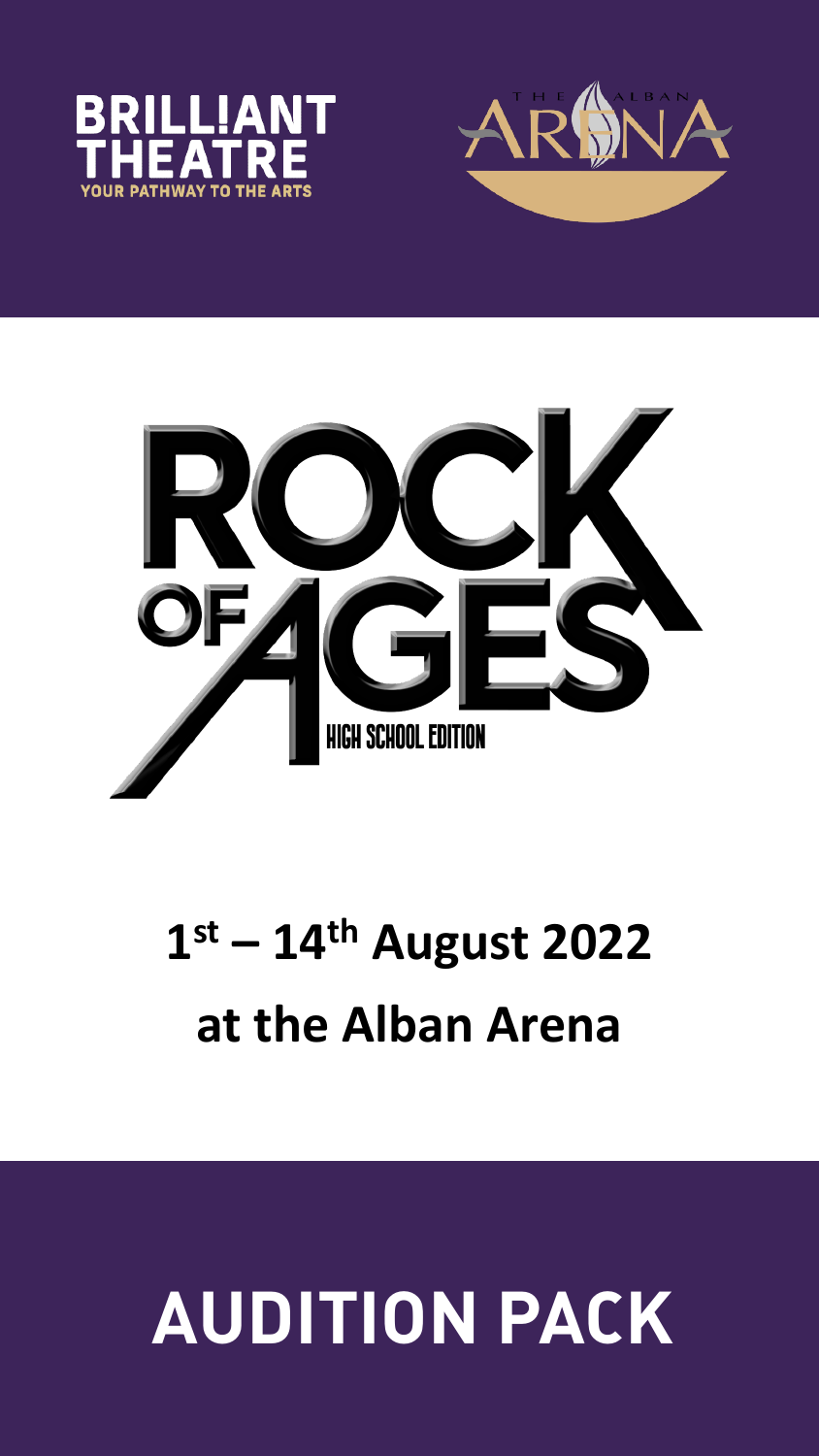



# **ROCK OF AGES (HIGH SCHOOL ED.) INTENSIVE**

 $1<sup>ST</sup> - 14<sup>TH</sup>$  August, 2022

**Brilliant Theatre Arts** and **The Alban Arena** are thrilled to announce our next Summer Intensive will be the fantastic *Rock of Ages* (High School Edition)! *Rock of Ages* takes you back to the 80s, where big egos played big guitar solos, sporting even bigger hair! Featuring some of the best rock songs from this time including *Anyway You Want It*, *Shadows of the Night* and the classic Journey song*, Don't Stop Believin'.* [Check out our previous shows HERE!](https://youtube.com/playlist?list=PL_3PuMlz4MkNRPdF_tawSwmoVpA9bfWXC)

**We are REOPENING our casting doors after an influx of requests and we are currently seeking some amazing performers to join our cast.** With Principal, Featured and Ensemble roles available, there's something for everyone. Time to bring the Sunset Strip of 80s LA to life with the help of your talent and passion.

Participants will work intensively; learning, rehearsing and performing the show all in two weeks! Work in a professional theatre every day, with an experienced and skilled Creative Team still working in the industry daily, plus make friends as passionate about the arts as you are. **Be part of something BRILL!ANT!**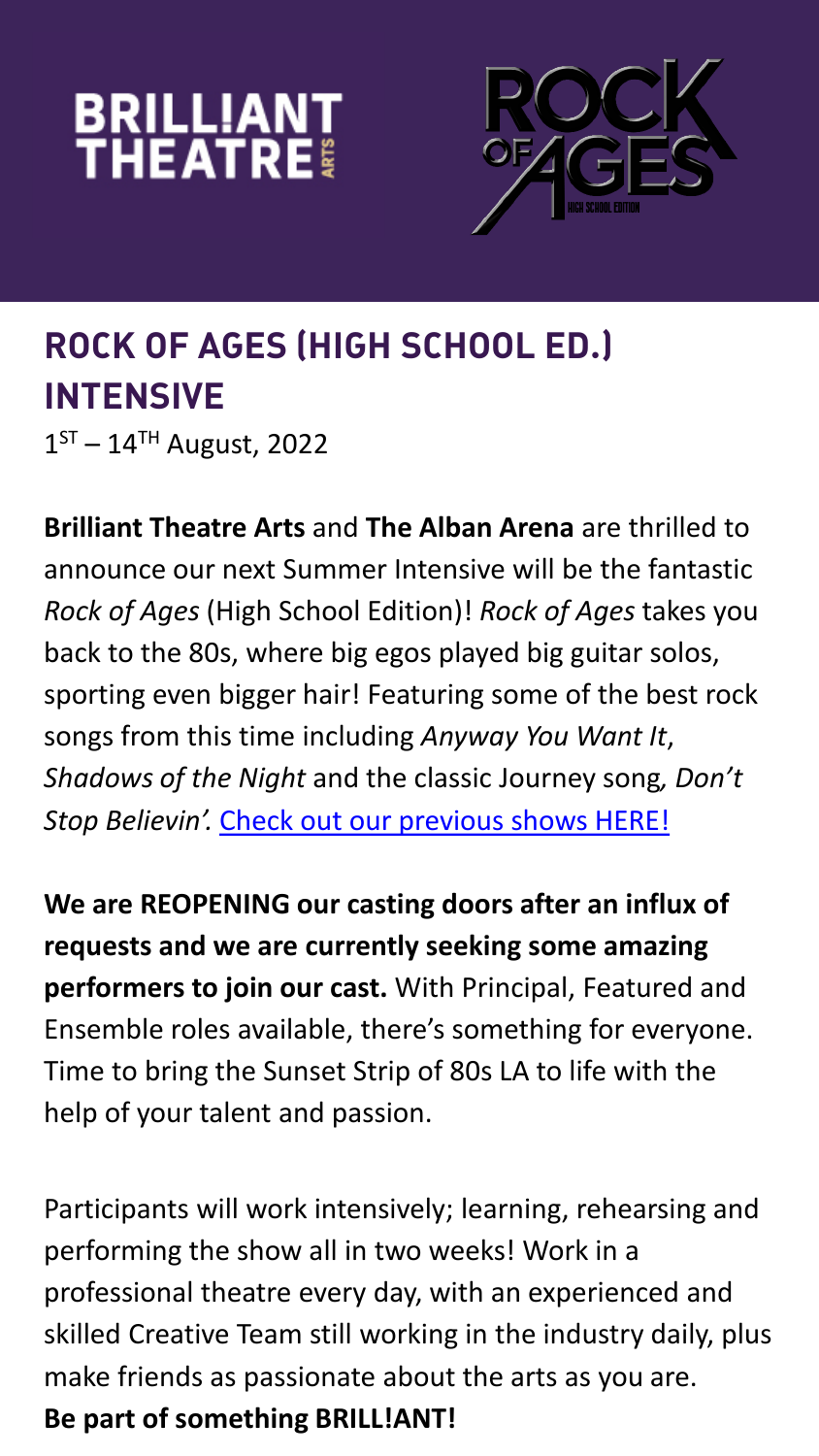



# **REHEARSAL AND PERFORMANCE DATES**

Please be aware: Due to the limited timescale of this project, all participants are required to commit fully to all times and dates. Any conflicts must be discussed open and honestly with the Creative Team at audition stage. It is vitally important that all cast members keep every date free, even if we have suggested it will be Cast as called.

Rehearsals and performances take place **between 1st – 14th August, 2022**. Please keep dress rehearsal and performance days and evenings completely free. Performances will be scheduled ASAP.

All rehearsals and performances will take place at **The Alban Arena**, Civic Centre, St Albans AL1 3LD

#### **Rehearsals**

| Monday 1st August           | $10am - 4pm$ | <b>Full Company</b>               |
|-----------------------------|--------------|-----------------------------------|
| <b>Tuesday 2nd August</b>   | $10am - 4pm$ | <b>Full Company</b>               |
| <b>Wednesday 3rd August</b> | $10am - 4pm$ | <b>Full Company</b>               |
| Thursday 4th August         | $10am - 4pm$ | <b>Full Company</b>               |
| Friday 5th August           | $10am - 4pm$ | <b>Full Company</b>               |
| Saturday 6th August         | $10am - 4pm$ | Cast as called (TBC)              |
| Sunday 7th August           | $10am - 4pm$ | Cast as called (TBC) Age 13+ only |
| Monday 8th August           | $10am - 4pm$ | <b>Full Company</b>               |
| <b>Tuesday 9th August</b>   | $10am - 4pm$ | <b>Full Company</b>               |
| Wednesday 10th August       | $10am - 4pm$ | <b>Full Company</b>               |
| Thursday 11th August        | $10am - 4pm$ | <b>Full Company</b>               |
| Friday 12th August          | Times TBC    | <b>Full Company</b>               |

Friday 12th may also include an open dress rehearsal so please ensure the whole day **and** evening are free. All dates and times are subject to change at the Creative Team's discretion. Changes will be communicated as soon as feasibly possible.

#### **Performances**

| Saturday 13 <sup>th</sup> August | Performances 1:30pm & 7:30pm (TBC) |
|----------------------------------|------------------------------------|
| Sunday 14 <sup>th</sup> August   | Performances 1:30pm & 7:30pm (TBC) |

All cast members must remember punctuality is vitally important in a professional setting and we expect our cast to be signed in and ready to start rehearsal for 10AM.

Cast members may be dropped off no earlier than 15 minutes before the start of a rehearsal unless communicated or agreed otherwise. This is to give our staff members adequate preparation time, and to ensure the safety of cast members. We respectfully ask that you pick up performers on time from rehearsals. Extra Care Hours can be arranged at an additional cost. More details on this to follow.

*Please note rehearsal / performance times are subject to change or alteration. Any changes will be communicated as soon as feasibly possible, but please ensure children are fully available for every day in the process. Cast members aged 8 - 12 must have to have a day off on Sunday 7th August during the project, unless cast in lead roles. Other cast members may also require a day off on a separate rehearsal day. This will be confirmed ASAP.*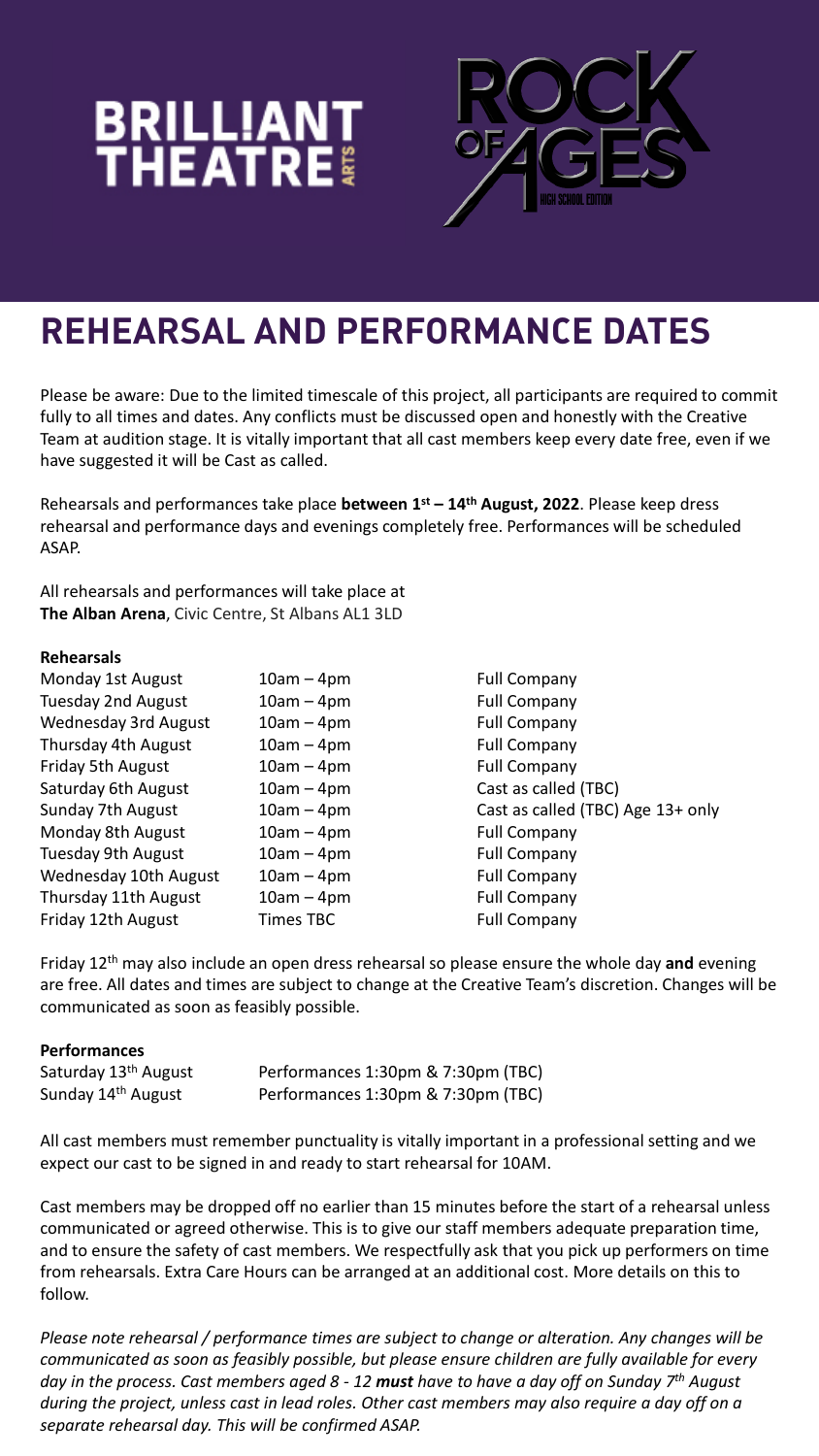

# **FEES**

If successful at audition, a production fee will be required.

The production fee for this project is **£320** (+ VAT) which comes to £400. This works out as approx. £4.70 p/h. Details on how to pay this fee will be sent with your casting offer and can be paid in split amounts.

This production fee partially covers the significant costs of set, costumes, props and performance rights, as well as our highly-trained professional team.

It also covers the cost of our rehearsal period, which takes place at The Alban Arena, a working professional theatre space.

As well as delivering a top-notch production with strong production values, we focus on both personal and performance skill development throughout the production process, and are extremely focused on child safety and developing professional attitudes in our young cast.

Fees are non-refundable under all circumstances. Full or part bursaries may also be available for those from low income backgrounds, which can be discussed at the casting offer stage.

We are also offering bursaries to students from our Affiliate Schools, Hemel Hempstead School, Longdean, Kings Langley Secondary and Sandringham. Please notify us of this when you apply.

# **PARTICIPANT SAFETY**

**Here at Brilliant we take safety incredibly seriously**. Our Core Team are all DBS-checked, trained First Aiders, Mental Health First Aiders and have had intensive safeguarding and child protection training.

Brilliant have been awarded the industry standard *Good To Go* mark for returning to business during Covid-19, and all staff have been trained in the prevention of infectious diseases.

In the event that the project is cancelled due to Covid-19, refunds will not be given. This is due to the fact we must pay for the production costs up front prior to the shows. Any tickets that may have been bought must be settled through the theatre.

All participants who do not already have a LoveAdmin membership with us will be required to complete a **medical declaration form** via this platform before the project begins. Your place cannot be confirmed until this is received. An email on how to do this will be sent with your casting offer after the auditions. We aim to let everybody know ASAP but please be patient.

**We believe all children should have access to the arts.** If you have any concerns about your child taking part in this project, financial or otherwise, please do not hesitate to contact us to discuss their needs.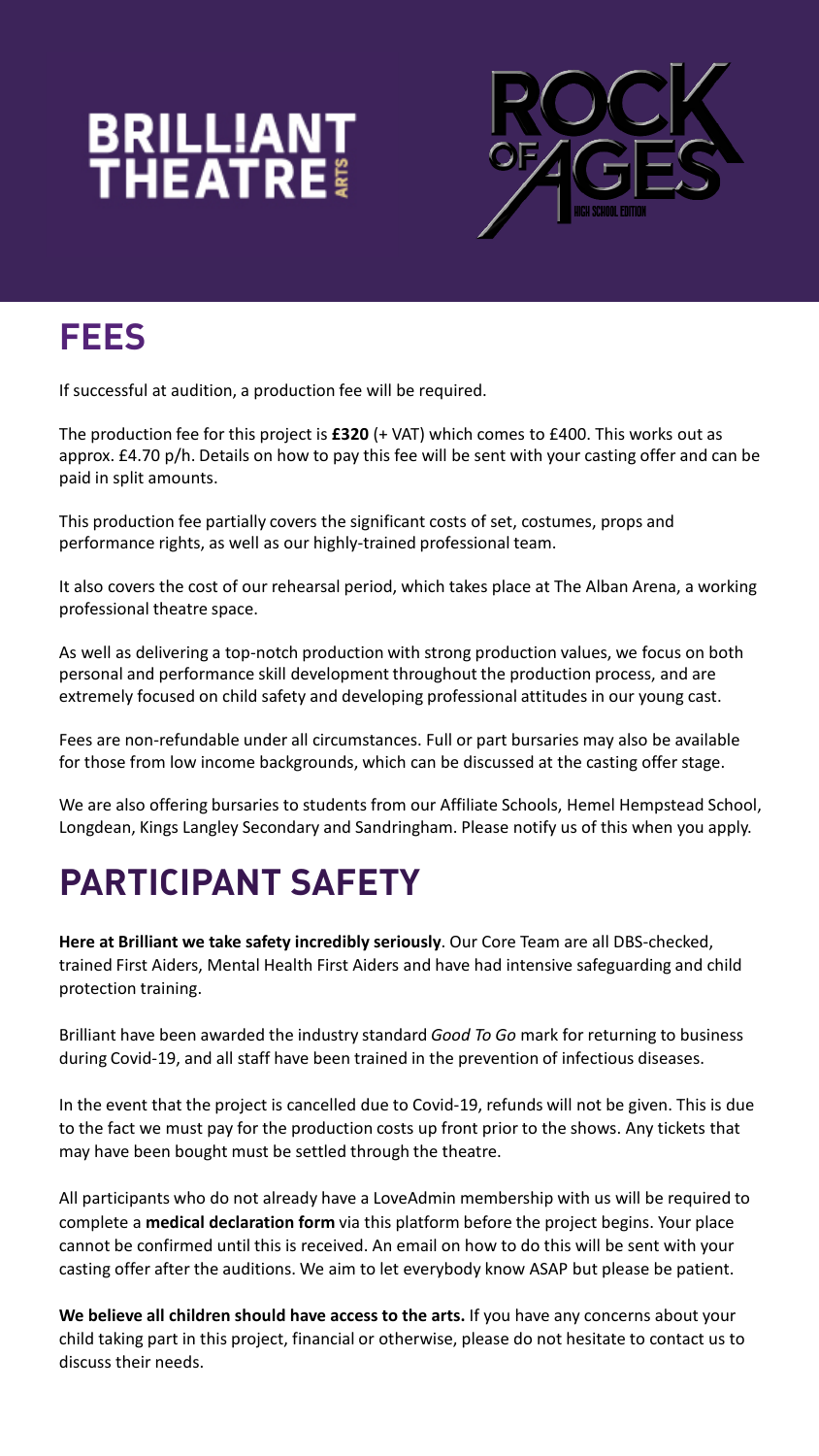

# **ROCK OF AGES SYNOPSIS**

"Rock of Ages" is a rock / jukebox musical built around classic rock hits from the 1980s, including hits by Styx, Journey, Bon Jovi, Pat Benatar, Twisted Sister, and Steve Perry. Broadway.com called the show "a high-energy dive into a living, breathing music video" that channels "every totally rad '80s cliché in the book, riding high on nostalgia and hairspray." There's even been a fantastic film based on the musical, starring Tom Cruise as Stacee Jaxx – but the story is a tiny bit different.

In our version, the story begins at the tail end of the big, bad 1980s in Hollywood, and the party has been raging hard. World-famous rock star Stacee Jaxx is due to take the stage at one of the Sunset Strip's last legendary venues, The Bourbon Room. Working in the club is aspiring rock star (and resident toilet cleaner) Drew, who longs to take the stage as the next big thing (and longs for small-town girl Sherri, fresh off the bus from Kansas with stars in her eyes). But the rock and roll fairy-tale is about to end when German developers sweep into town with plans to turn the fabled Strip into just another capitalist strip mall. Can Drew, Sherri and the gang save the club—and themselves—before it's too late?

## **CHARACTER BREAKDOWN**

We are looking for both lead, featured and ensemble characters. All participants will have opportunities for singing, dancing and acting. At Brilliant we encourage you to work hard, reach for your goals and give everything 100% regardless of casting. The piece is set in Hollywood, so **all characters have an American accent.** Just give the accents a go – these can always be worked on in rehearsal! We just need to see a willingness to TRY!

### **PRINCIPAL & FEATURED ROLES**

**JUSTICE CHARLIER** - the owner of the Venus-A-Go-Go Dance Club. She's a smart woman who looks out for her girls. A strong young lady with a warm, nurturing nature and a rockin' singing voice.

**DENNIS DUPREE** - the owner of The Bourbon Room. He's a bit older than the others and a little burnt out on the party scene. A big presence, strong acting skills and a good voice. Dennis should pair flawlessly with Lonny, as they share a romantic duet.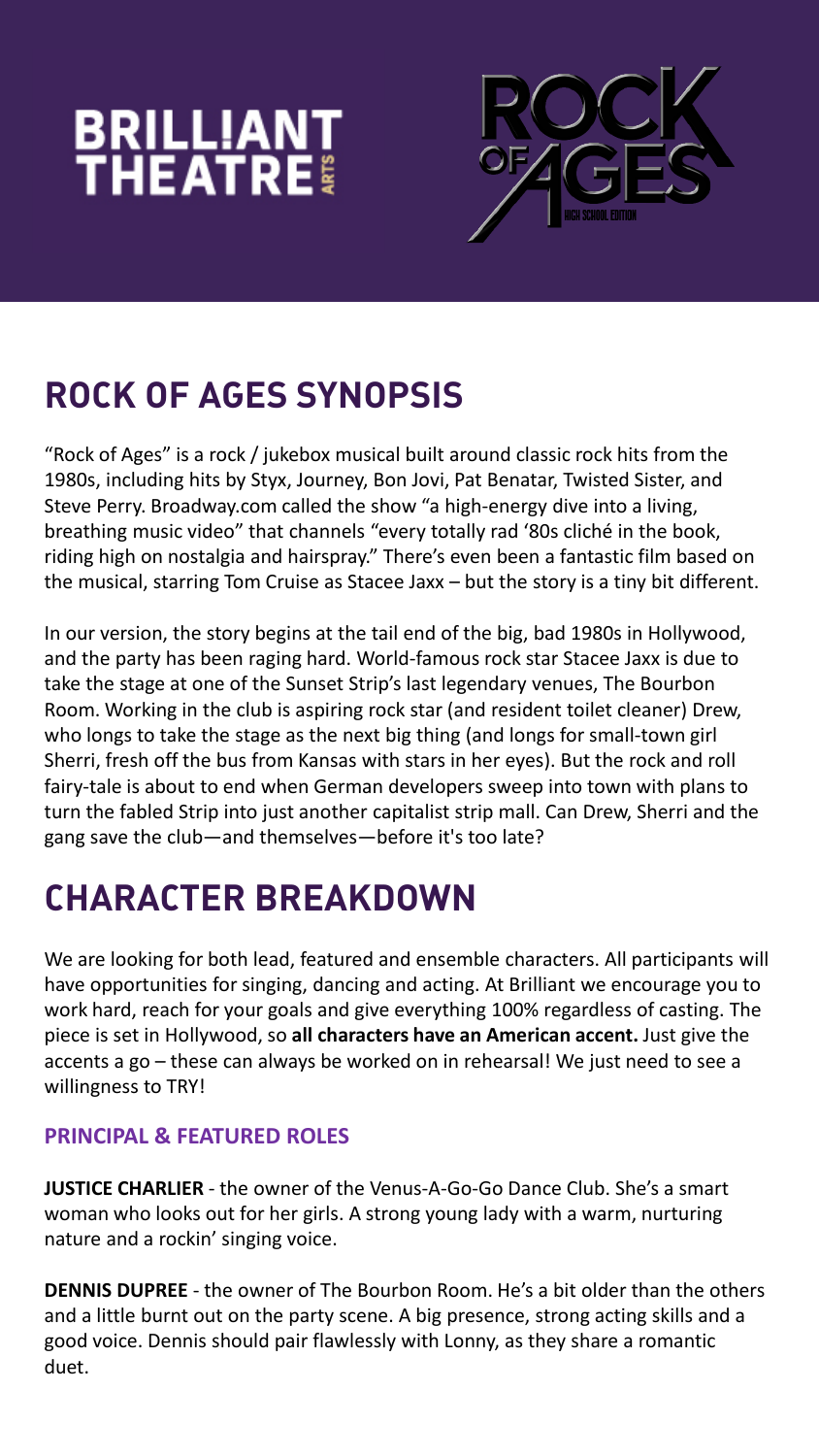



## **CHARACTER BREAKDOWN CON...**

**DREW BOLEY** - "just a city boy, born and raised in south Detroit" who moved to L.A. to rock. Unfortunately, every rocker has to do his time, so Drew works at The Bourbon Room just to make rent. He's the nice guy with big dreams.

**SHERRIE CHRISTIAN** - the female romantic lead and, like Drew, is a musical theatre archetype – a sweet, "small-town girl" who moves to the city to pursue a brighter future. She hopes to get her break in the acting business despite her parents' obvious disapproval. This is a perfect role for a performer a strong voice and solid acting skills.

**SHERRIE'S FATHER** - the classic disapproving dad. Stern and imposing.

**SHERRIE'S MOTHER** - more nurturing and sympathetic with a warm energy.

**JOEY PRIMO** - a character with several great stage moments, including lots of comedy lines. Actors must be willing to make a fool of themselves and go big with their choices to really sell the comedy.

**ANITA BATH** - the Mayor's plucky assistant who refuses to compromise on what she thinks is right. She leads a protest to save The Bourbon Room and, in the process, falls in love with Franz.

**MAYOR** - chooses the money over the music and is more than willing to sell themselves and their city out to the highest bidder. This role can by any gender.

**HILDA KLINEMAN** - a German real estate developer who has her eyes on turning the Sunset Strip into a strip mall. With her son Franz by her side, Hilda won't take no for an answer. A classic archetypal villain, with lots of comic moments. German accent essential.

**FRANZ KLINEMAN** - the son of the overbearing Hilda, who simply dreams of running a confectionary shop back in Hamburg. A young man with a sweet demeanour. Needs strong comic timing. German accent essential.

**STACEE JAXX** - the comedic villain of the show, is a bona fide rock star who doesn't quite realize through his selfish and wild antics that he's reached the peak of his career. Pure charisma with an amazing rock voice. Stacee commands the stage and as a self-absorbed rock star. He's both villainous and hilarious.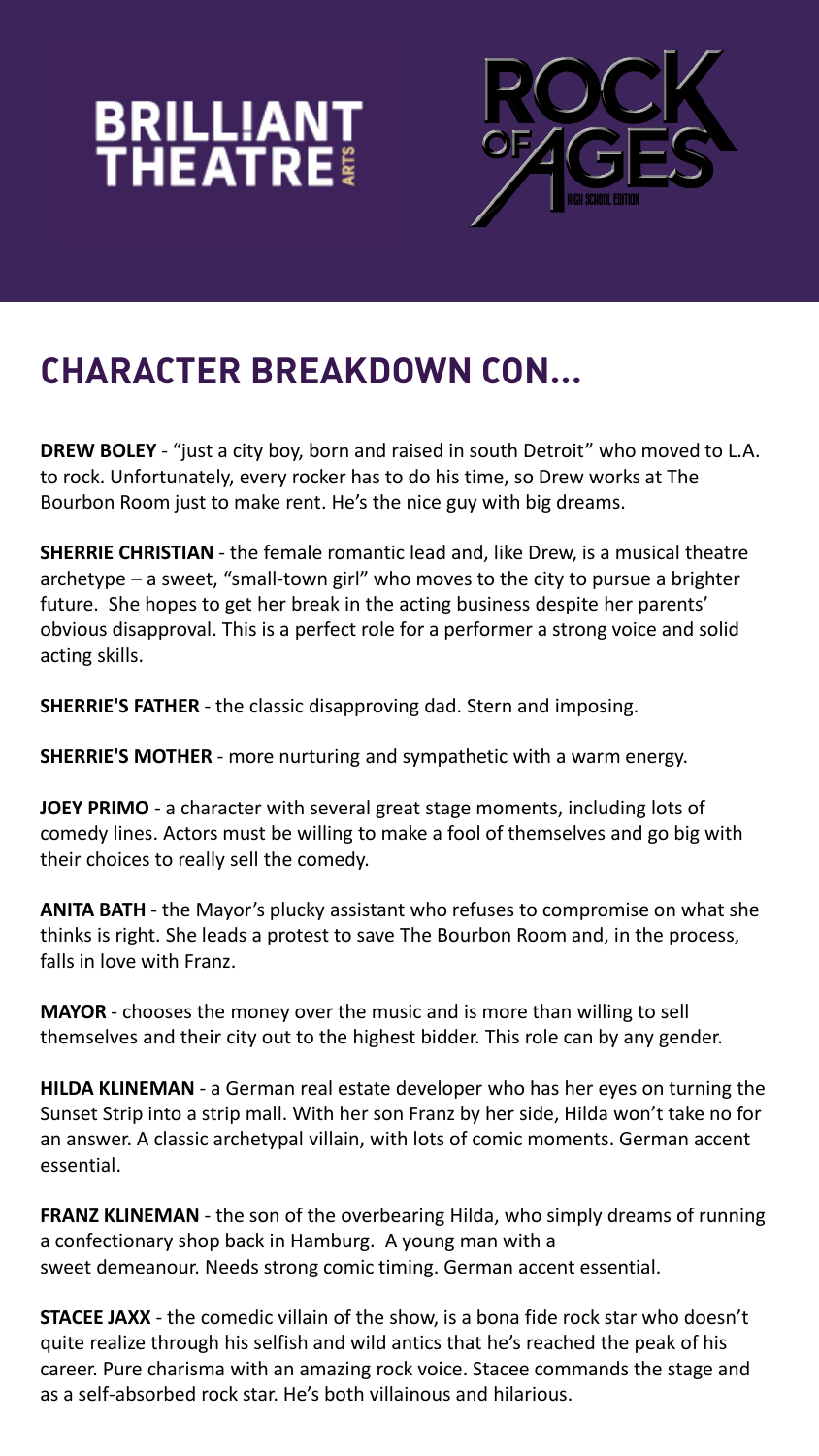

## **CHARACTER BREAKDOWN CON...**

**WAITRESSES** - work at The Bourbon Room and exemplify the era of 1980s rock with style and flair.

**PROTESTORs** - a group of die-hard rockers helping Anita save the Sunset Strip. They must capture the need and desire to keep rock alive and kicking.

**THE BAND (Lead Guitarist, Second Guitar, Bass, Piano and Drums)** - members of Arsenal, the band, who were once led by Stacee Jaxx but are now separating from their front man. Would be great to have a band who look comfortable with instruments and there is a possibility some may also be able to play live.

**CONSTANCE SACK** - an inquisitive reporter who interviews Stacee Jaxx just as he's about to part ways with his band. A curious reporter with energy and poise.

**JA'KEITH GILL** - becomes Drew's agent and in the process, destroys Drew's rock star dreams by forcing Drew to join a boy band. A bit slimy and out for himself…

*N.B. This is not a full list of every character – there are also several other featured roles integral to the story.*

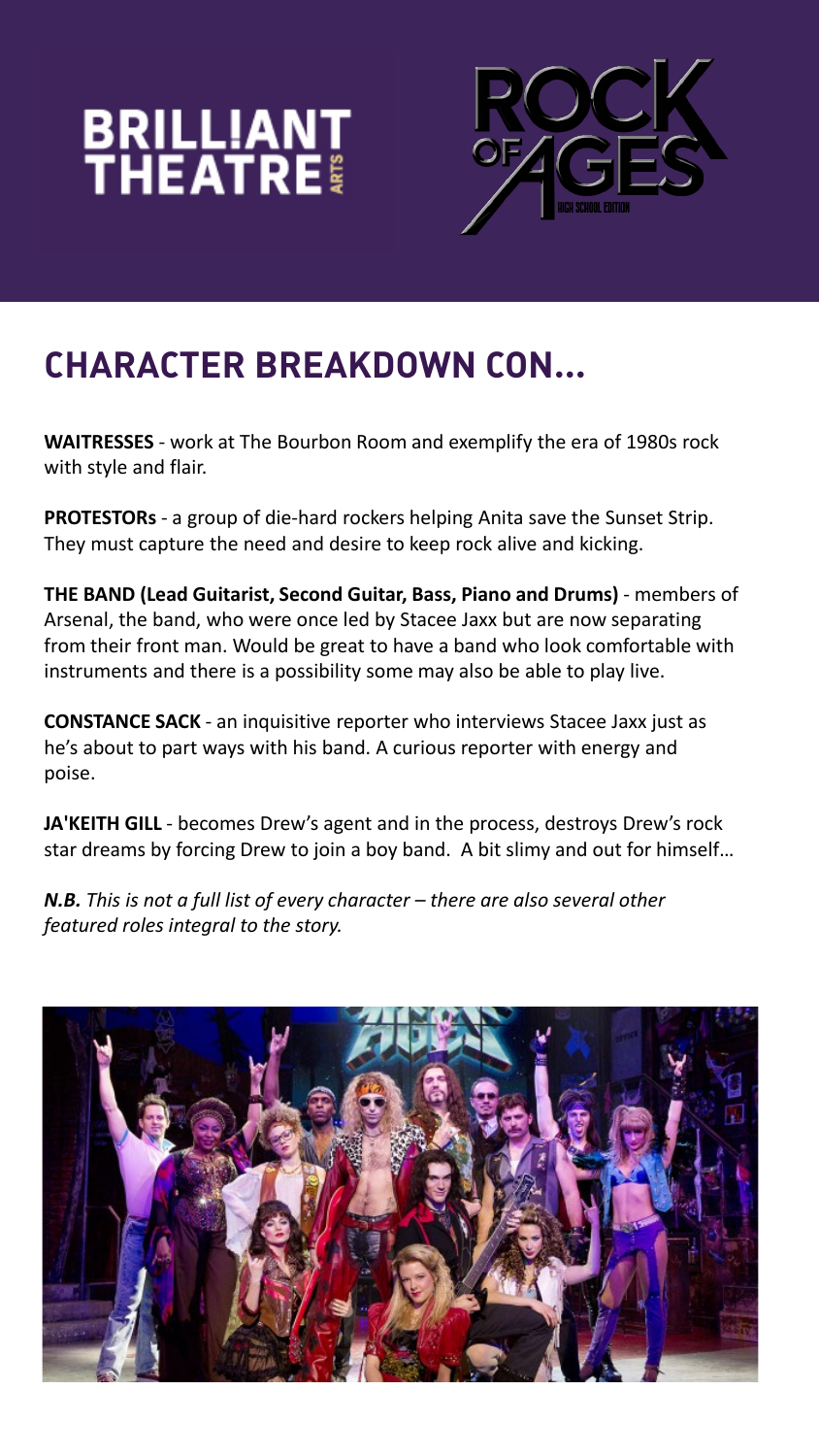



# **HOW TO AUDITION SELF TAPES**

At Brilliant we believe it is always preferable to see an auditionee in the room. However, we understand that at this time, with the pressure of exams and the end of term etc. this is currently difficult.

**We are asking all interested auditionees to send a simple self tape. Further information is below.** 

**Principal / Featured roles please see page 9 below.**

**Featured Dancer roles please skip to page 15.**

**Ensemble roles skip to page 16.**

## **SELF TAPE DEADLINE IS 5PM THURSDAY 30TH JUNE**

## **SELF TAPE TIPS**

### **Film your self-tape in landscape mode**

A normal phone camera will do – although we suggest using a tripod if you have one.

### **Make sure you have enough space**

Especially if you are dancing!

### **Have fun with it and make some big, bold choices**

Don't worry about accents sounding weird, notes going wrong or feeling awkward – we'd rather see you are willing to 'go for it' than a 'perfect' audition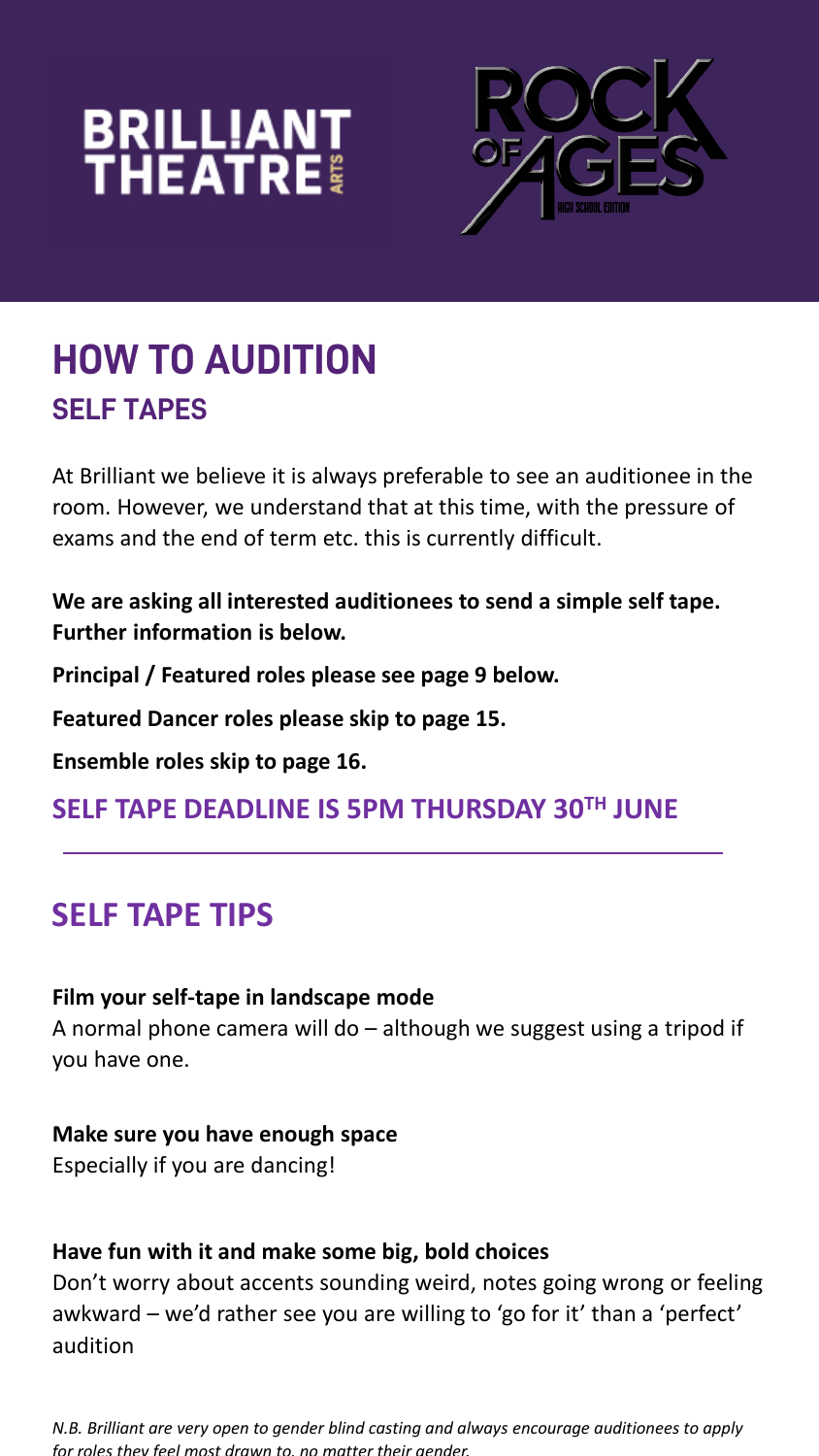

## **PRINCIPAL / FEATURED ROLES**

#### **Please film;**

• One of the below scenes / sides

And either:

• MALE ROLES - First verse and chorus of *Dead or Alive* (please skip the long intro)

• FEMALE ROLES – *Don't Stop Believing* from "Strangers waiting"

(see time stamps below)

### **DEAD OR ALIVE (Male roles)**

Learn the track from [here](https://www.youtube.com/results?search_query=bon+jovi+dead+or+alive) Practice and record with [this backing](https://youtu.be/RlK9pfsYwZo)

### **DON'T STOP BELIEVING (Female roles)**

Learn the track from [here](https://youtu.be/-yuhiCKRetw?t=159)  $(2:40 - 3:57)$ Practice and record with [this backing](https://youtu.be/c8wn2fMYvns?t=163)  $(2:43 - 4:04)$ 

## **FILMING YOUR TAPE**

### **Introduce yourself**

*Say hello to camera with your name, age, and height, and confirm you are available for all dates in the Intensive (1st – 14th August). You can also use this time to tell us a few sentences about your previous experience etc.*

### **Perform ONE of the short scenes below**

*You can choose which character you'd like to read for but have someone read in the other one off-camera for you. You don't have to be off-book!*

### **Perform ONE of the songs listed above**

*When performing your song, ensure you use the instrumental backing track to sing along to – just try your best, and show us your range.* 

## **SENDING YOUR TAPE – deadline 30th June**

Make sure both your singing and acting auditions are contained in **one video file**  and send this video to [productions@brillianttheatrearts.co.uk](mailto:productions@brillianttheatrearts.co.uk) via wetransfer.com with **ROCK OF AGES SELF TAPE** in the email header.

Or use our handy form here: [www.brillianttheatrearts.co.uk/auditions](http://www.brillianttheatrearts.co.uk/auditions)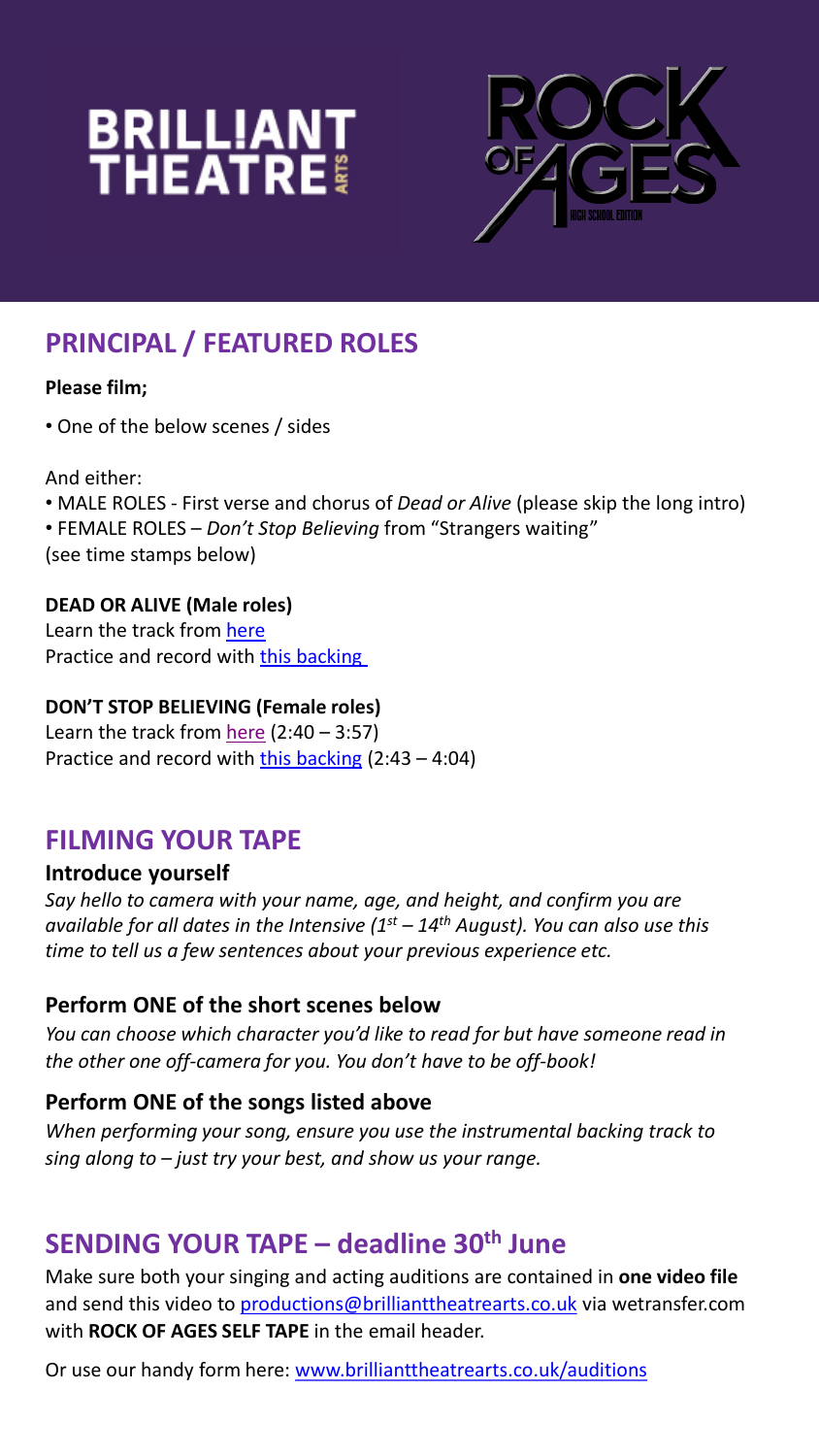

## **SELF TAPE SCENES**

### **SIDE 1 – DENNIS**

**DENNIS:** *(seeing his newspaper)* Hold the phone! You see who's in today's paper?!

**LONNY:** *(reading)* John Sununu?

**DENNIS:** Nice mid-80s political reference, but no. High five. Right here!

**LONNY:** *(reading)* Monster rockers, Arsenal, are breaking up. According to sources, lead singer, Stacee Jaxx, will leave the band after this tour to pursue a solo career—

**DENNIS:** Perfect, right?! Lonny, who gave Stacee and Arsenal their start?

**LONNY:** We did. So?

**DENNIS:** So what if we hosted their last gig... ever.

**LONNY:** The last Arsenal show here?!

**DENNIS:** Tell me that wouldn't generate an adequate tax revenue! Plus, I've got some dirt on Stacee.

**LONNY:** Love it!

**DENNIS:** I just hope it's enough.

LONNY: It's gotta be! I mean, come on! The Mayor isn't a total money grubber. *(To the audience*) ...wink.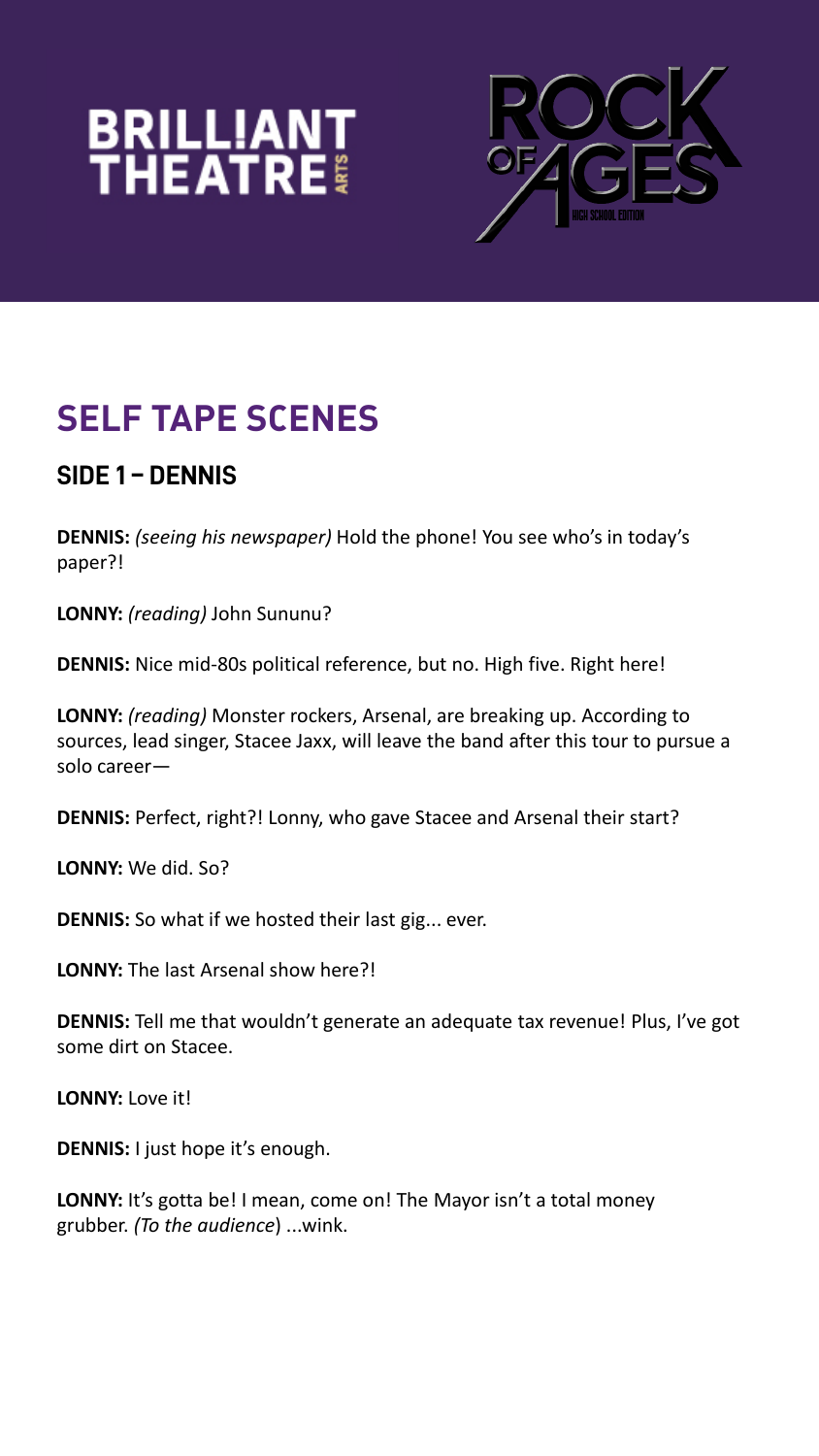

# **SELF TAPE SCENES**

### **SIDE 2 – JOEY Please read LONNY'S lines – with a JOEY twist! (see breakdown)**

**LONNY:** What's going on, Drew?

**DREW:** Lonny? What are you doing here?

**LONNY:** Well, I'm not just a sound guy, Drew. I also happen to be a narrator. A dramatic conjurer!

**DREW:** I don't get it.

**LONNY:** "Rock of Ages." *(handing DREW a show program*) It's the musical you're in*. (off DREW's blank face)* It's not important. What is important is your happiness, kid.

**DREW:** Dramatic conjurer? So you're the one that took my dream, my girl, crapped on 'em both, then put me in a boy band?!

**LONNY:** Actually the book writer did. I just conjured—

**DREW:** Dude, I didn't get one thing I wanted!

**LONNY:** BOOHOOOOO. You think I got everything in life exactly how I wanted it!? You think anyone in this building has? I wanted to explore deep and thoughtful theater with complex characters and a challenging plot. Instead I was hired to narrate a show with "poop jokes" and Whitesnake songs!!

**DREW:** And are you happy?

**LONNY:** Hells yeah. I'm happy! I love Whitesnake! You say we didn't give you one thing you wanted? You wanted the girl and we put you on top of the Hollywood Hills with a cherry Slurpee and one straw. Take responsibility! You want something, you can't just wish for it.

**DREW**: I know.

LONNY: So screw the writer! Time to make your own destiny! What's really gonna make you happy?

**DREW:** Sherrie.

**LONNY:** *(checks watch)* It ain't midnight yet.

**DREW:** Sherrie!!! *(DREW runs off.)*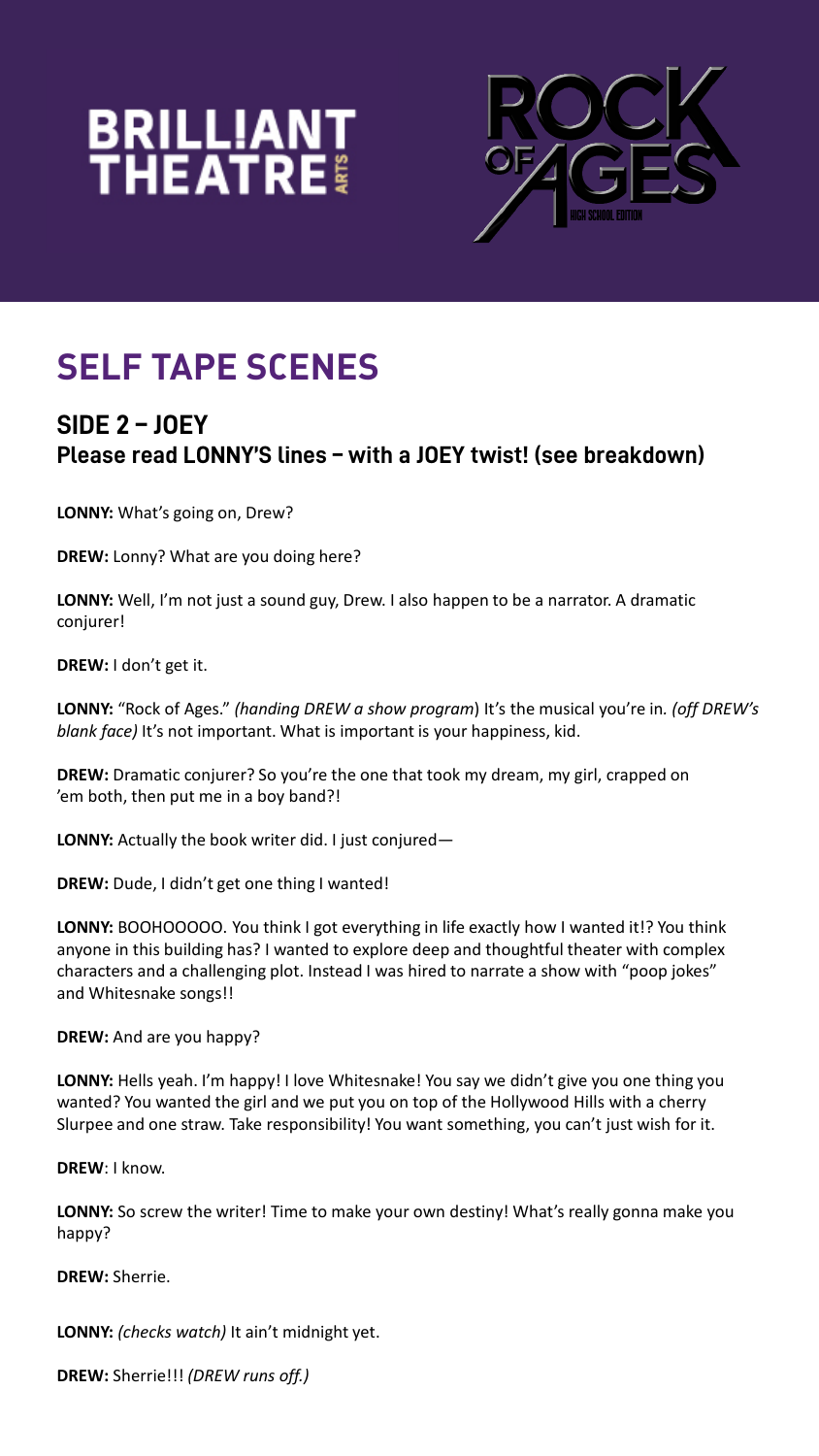



## **SELF TAPE SCENES**

## **SIDE 3 – JA'KEITH**

*DREW stands before JA'KEITH in a cheesy boy-band outfit.*

**DREW:** I don't know, Ja'Keith. I'm not really a boy band kind of guy, and I don't usually wear epaulettes.

**JA'KEITH:** This isn't just any boy band. This is "Street Boyz" with a "Z," and you're it's lead singer, Joshy J!

**DREW:** *(resigned)* Yeah, Joshy J. Well, what about Wolfgang Von Colt?

**JA'KEITH:** Too ethnic. Now we got a Tiger Beat shoot at four, then at six we're at the label to go over concepts for your nationwide Mall Tour!!

**DREW:** Mall tour? But Ja'Keith, I, y'know... I wanna rock?

**JA'KEITH:** *(scoff)* You were out there! You saw! The rock didn't work so... You're a Street Boy now!

*DREW's heart sinks.*

**DREW:** Um, Ja'Keith, I, ah, forgot something back at my apartment so... I'm gonna leave, 'kay?

*DREW starts to exit.*

**JA'KEITH:** Don't forget, Tiger Beat at four!!

**DREW:** How could I forget.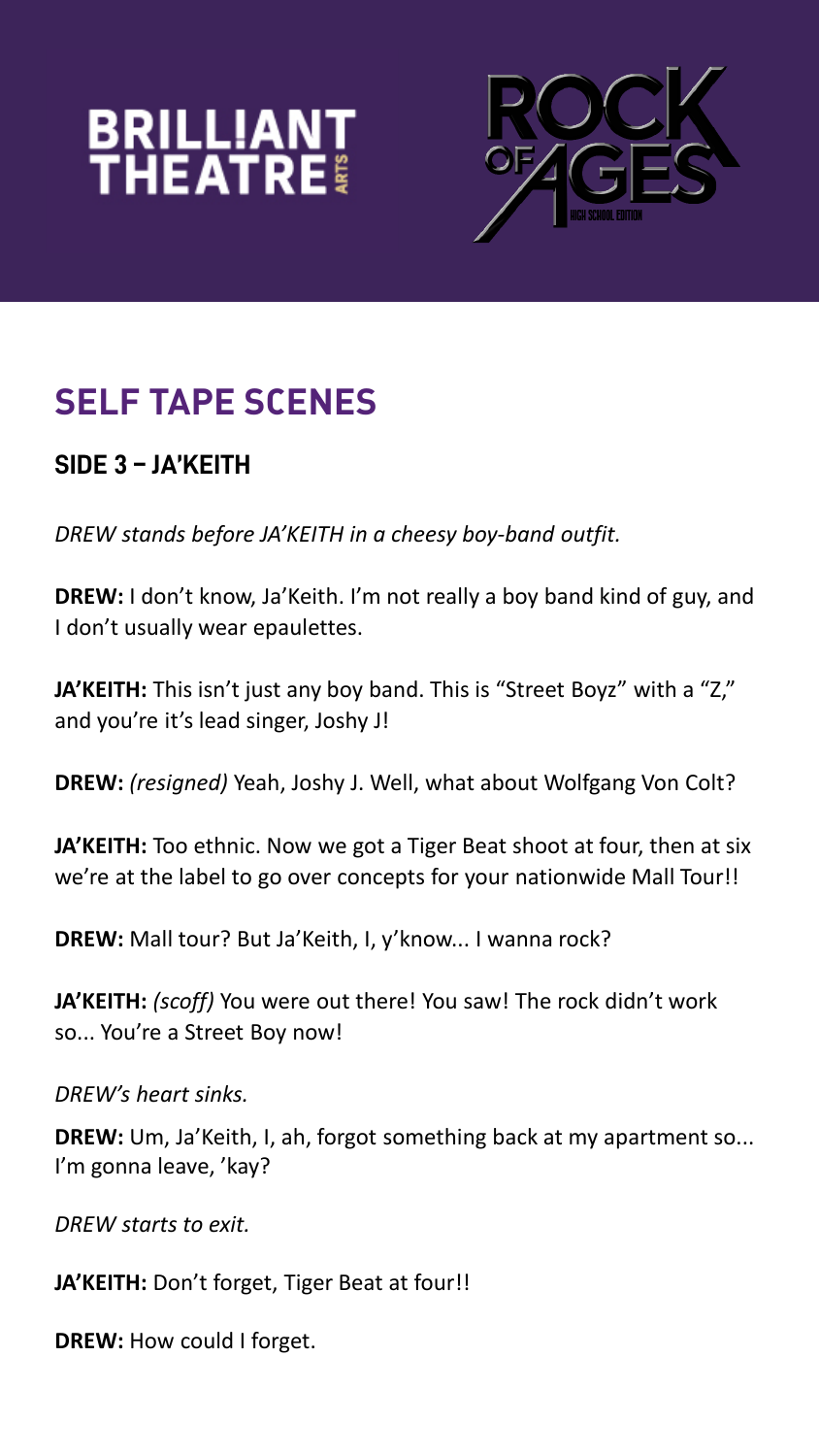

## **SELF TAPE SCENES**

## **SIDE 4 – JUSTICE**

*JUSTICE is counting money when SHERRIE enters.*

**SHERRIE:** Mama, can I talk to you?

**JUSTICE:** Sure baby, what is it?

**SHERRIE:** I think I need to go.

**JUSTICE:** *(beat)* This about that boy?

**SHERRIE:** I used to be happy. Twice I lost the only person who ever looked at me like I was a star... or at least could be.

**JUSTICE:** I ever tell you 'bout Maxine Diamond, sugar?

**SHERRIE:** Who?

**JUSTICE:** Before all this, I came out here just like you. Soul singer, the new disco diva! Maxine Diamond. And I was good. Even sang backup on a couple big records. But I tell ya, the sweetest memory I got is still with Edgar Calhoun, April fourteenth, nineteen seventy-five.

**SHERRIE:** Why did you leave him?

**JUSTICE:** I don't know. I suppose back then being adored by one person didn't seem to be enough. I didn't know I was chasing something that wasn't real. My heart was with Edgar, but my head...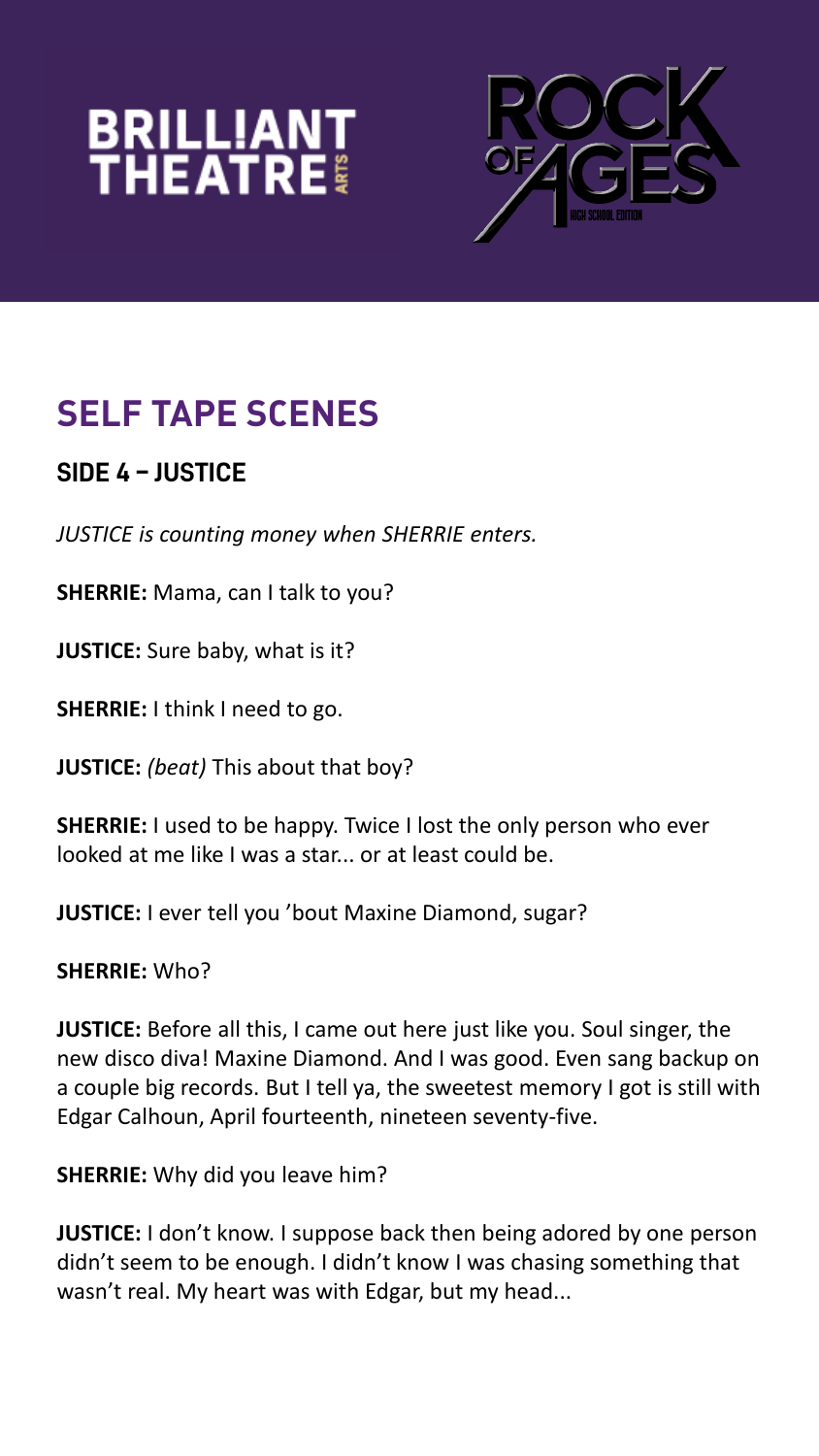



# **SELF TAPE SCENES**

## **SIDE 5 – CONSTANCE**

**CONSTANCE:** Stacee. *(extends hand)* Constance Sack. "Kerrang! Magazine?" We spoke on the phone.

**STACEE:** Oh, right! *(to whoever might be listening)* Cover story. Let's do this.

*CONSTANCE sets up her tape recorder.*

**CONSTANCE:** Stacee Jaxx. Here we are back at the Bourbon Room. The club where you and Arsenal got your start, and many fans were shocked to hear that this will be the last time Arsenal will play together.

**STACEE:** I know. Painful.

**CONSTANCE:** Why the split?

**STACEE:** Connie, Arsenal is a living thing. It breathes, it creates, it changes. We as a band just felt Arsenal had done all it could do in its current manifestation.

**CONSTANCE:** Well, what was the thing that made you want to go—

**STACEE:** Solo? Probably the touring, the grind. Five guys cooped up in a luxury bus. And the sushi you get in the Midwest? Did you know there's no ocean there?

**CONSTANCE:** Yeah, I did.

**STACEE**: I'm just a man with feelings, Constance, and the road... It finally just—

**CONSTANCE:** It's okay, Stacee.

**STACEE:** I don't know if I want to talk about this!!

**CONSTANCE:** Well, you don't have to if you don't want to... I can see how upset you are. It must be so hard on you…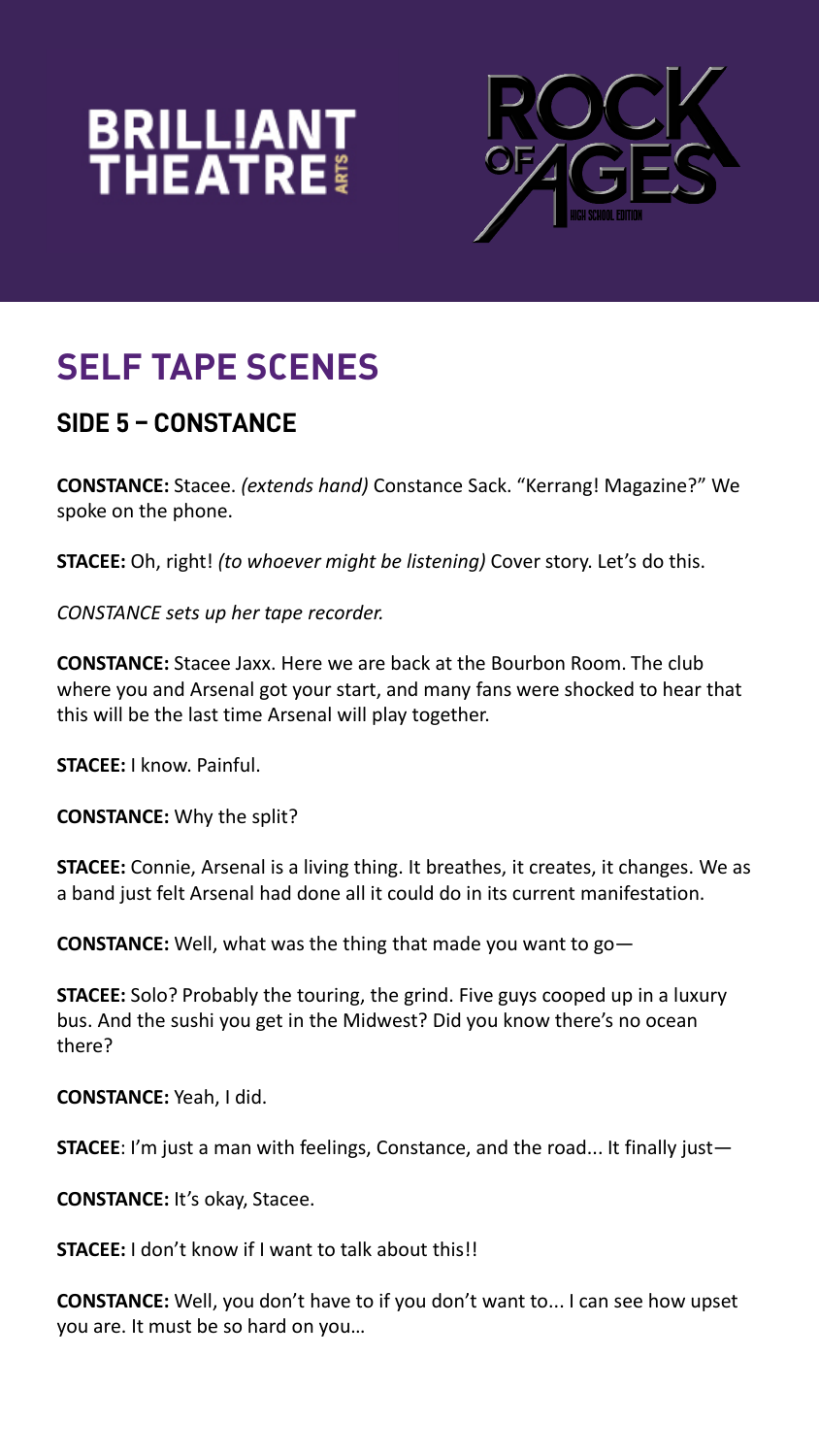

## **FEATURED DANCER ROLES**

#### **Please film;**

• A freestyle solo to *Anyway You Want It* (30 seconds to 1 min MAX)

*Use this freestyle to show us all your dance skills / abilities. You might think about also including some corner work, pirouettes etc. Track available below.*

### **[ANYWAY YOU WANT IT TRACK](https://youtu.be/NnEhkYkHO9g)**

• **OPTIONAL** – You can also perform a singing audition to *Don't Stop Believing*  as listed in the Ensemble Pack below. This is optional.

## **FILMING YOUR TAPE**

### **Introduce yourself**

*Say hello to camera with your name, age, and height, and confirm you are available for all dates in the Intensive (1st – 14th August). You can also use this time to tell us a few sentences about your previous experience etc.*

### **Perform your routine**

*Make sure you have plenty of space to safely perform.*

#### **Optional: perform Don't Stop Believing (as listed below)** *When performing your song, ensure you use the instrumental backing track to sing along to – just try your best, and show us your range.*

## **SENDING YOUR TAPE – deadline 30th June**

Make sure both your singing and dance auditions are contained in **one video file**  and send this video to [productions@brillianttheatrearts.co.uk](mailto:productions@brillianttheatrearts.co.uk) via wetransfer.com with **ROCK OF AGES SELF TAPE** in the email header.

Or use our handy form here: [www.brillianttheatrearts.co.uk/auditions](http://www.brillianttheatrearts.co.uk/auditions)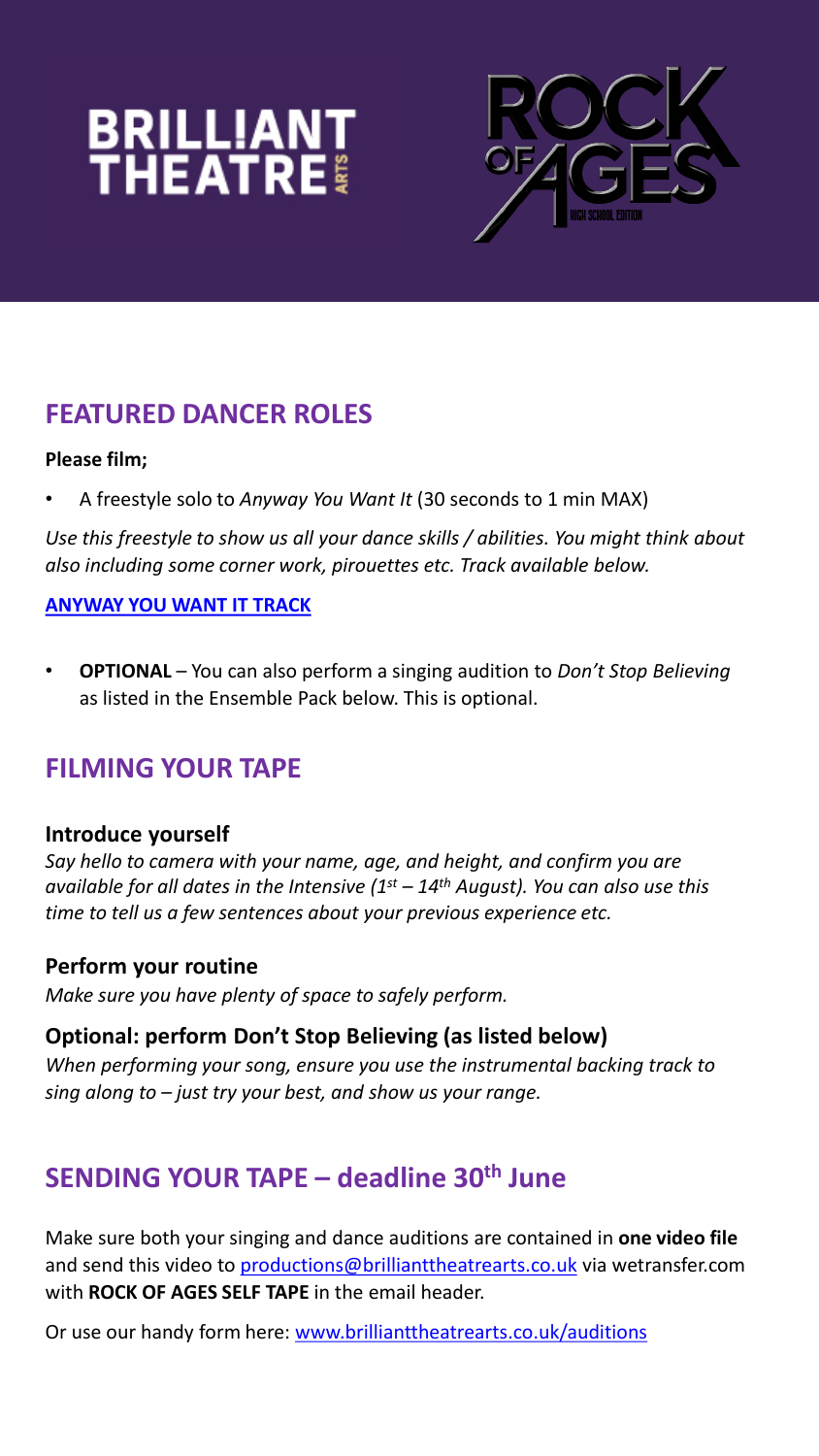

## **ENSEMBLE ROLES**

#### **Please film;**

• *Don't Stop Believing* from "Strangers waiting" (see time stamps below)

#### **DON'T STOP BELIEVING**

Learn the track from [here](https://youtu.be/-yuhiCKRetw?t=159)  $(2:40 - 3:57)$ Practice and record with [this backing](https://youtu.be/c8wn2fMYvns?t=163) (2:43 – 4:04)

• **OPTIONAL** – You can film either a dance solo or one of the short scenes as listed above

## **FILMING YOUR TAPE**

### **Introduce yourself**

*Say hello to camera with your name, age, and height, and confirm you are available for all dates in the Intensive (1st – 14th August). You can also use this time to tell us a few sentences about your previous experience etc.*

### **Perform Don't Stop Believing**

*When performing your song, ensure you use the instrumental backing track to sing along to – just try your best, and show us your range.* 

### **Optional: Perform a dance solo or one of the short scenes above**

### **SENDING YOUR TAPE – deadline 30th June**

Make sure both your singing and acting auditions are contained in **one video file**  and send this video to [productions@brillianttheatrearts.co.uk](mailto:productions@brillianttheatrearts.co.uk) via wetransfer.com with **ROCK OF AGES SELF TAPE** in the email header.

Or use our handy form here: [www.brillianttheatrearts.co.uk/auditions](http://www.brillianttheatrearts.co.uk/auditions)